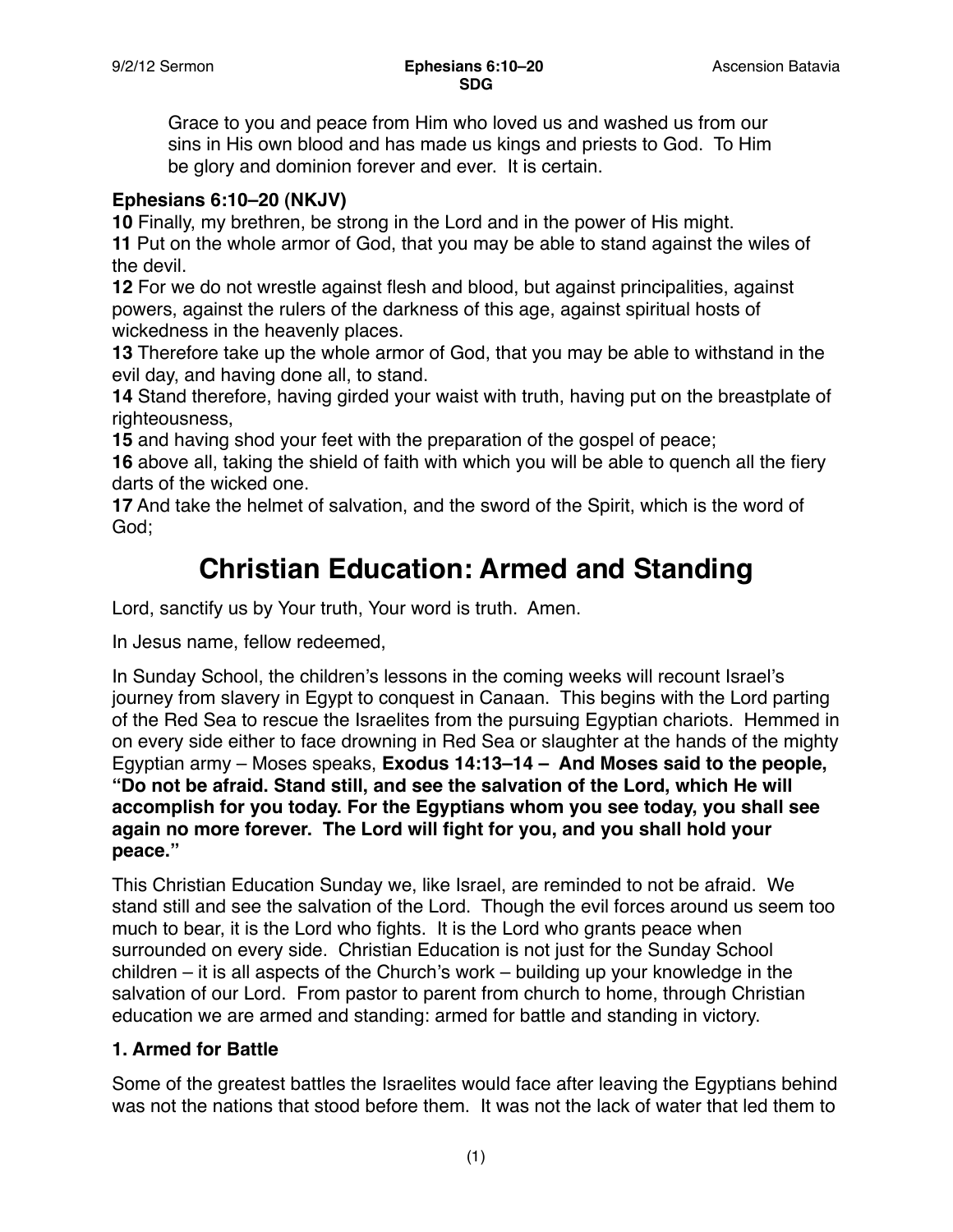complain so soon into the wilderness. Nor was the real danger in lack of bread which led the Israelites to long to return to Egypt.

God had no trouble responding to every earthly need the Israelites ever faced. He had no trouble conquering entire nations that lay before them. Where the real danger lay was not in lack of bread or water … not in Egyptians or Canaanites or Jebusites. The real danger a work was unseen.

(**v.12**). As we do battle, what is it that fight against? In Sun Tzu's Art of War, he writes: "It is said that if you know your enemies and know yourself, you will not be imperiled in a hundred battles; if you do not know your enemies but do know yourself, you will win one and lose one; if you do not know your enemies nor yourself, you will be imperiled in every single battle."

So often when battling false teaching for instance, we fall into the error of thinking that we battle a person or a church body. Yet Paul writes: **2 Corinthians 10:3–6 – For though we walk in the flesh, we do not war according to the flesh. For the weapons of our warfare are not carnal but mighty in God for pulling down strongholds, casting down arguments and every high thing that exalts itself against the knowledge of God, bringing every thought into captivity to the obedience of Christ, and being ready to punish all disobedience when your obedience is fulfilled.** 

The battle is not against flesh and blood. If it was, then the Church would merely use the weapons of this world. We would do no differently then some of the radical Muslims who in the name of their god endeavored to eradicate all those who opposed their faith – battling flesh and blood.

The devil and the spiritual armies of wickedness dwell in the heavenly places. Jesus said to Pilate: "My kingdom is not of this world, if it were, my servants would fight. But My kingdom is not of this world." God equips us for a spiritual battle. And the weapons of His kingdom are not of this world.

(**v.10**) In 1500 B.C. the Egyptians were perhaps the most dominant world power of their day. Yet the Moses, with the drop of his arms, was able to bring the walls of the Red Sea crashing down on them. Was this Moses doing? Be strong in the power of His might.

Our sinful nature is going to see the Egyptian pursuit and flee or surrender. The wiles of the devil press on every side. Sin is an everyday battle. It is just exhausting to think about the pursuit of Satan which does not let up. As soon as you think you've covered one hill, you see a mountain rise beyond. Yet the worst thing we could do is the thing we do most often – rely on ourselves or some other earthly support. Without the armor of God, the battle is lost.

Christian education arms us for battle. As we examine the armor of God, notice how not one reference refers to something that relies on us. The armor comes from God and brings with it the power of His might!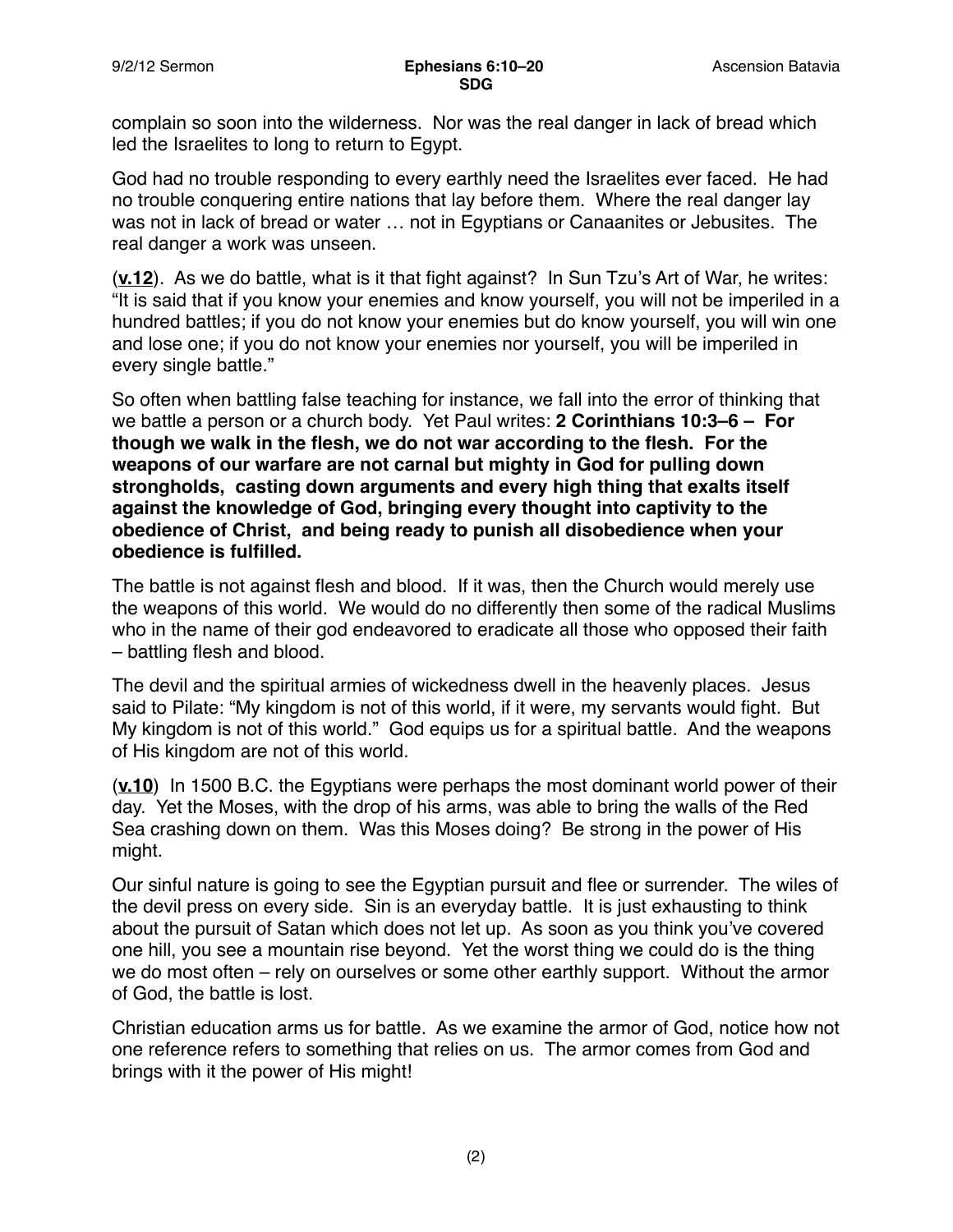Paul was imprisoned in Rome while writing this epistle. He would likely see the Roman guards coming and going every day. We find the language used to describe a heavily armed soldier. How vivid a picture to see in the well equipped Roman centurion an image of our Christian Education.

The belt pictures readiness. The fluid response of the truth makes for your every ready posture. It carries the sheath from which the word of God is drawn. Always ready. The breast plate of righteousness is designed to protect those most vital organs. God's righteousness is given to us. It is put on us. For our righteousness would provide no protection for our soul. In Christ, with His righteousness covering us, we lift up the shield of faith. As Satan lobbies flaming arrows upon us, as he accuses us of our many failures, as he seeks to pierce through a fatal blow, we crouch behind a baptismal faith that holds up Christ to deflect every arrow. Together with the helmet of salvation we find the all the defense we need to do battle. In all this the Lord equips us with just one weapon meant not just for defense, but offense – the sword: the Spirit working through the Word. As is written in Hebrews, "the Word is living and powerful, sharper than any double edged sword." When Jesus faced Satan in the wilderness, He did not use His almighty power as God to defeat Him. He quoted Scripture.

Christian Education equips us with this armor. From our Scripture reading we heard how important it is to teach our children and grandchildren of these wonderful truths of God. We would not know this true God, this Savior God who hears us, if it weren't for our instruction in the Word. We would not know the account of His mighty deliverance of His people from Egypt, if we were not taught it. Our children likewise would never know of the great works of God – the plagues of Egypt, the parting of the Red Sea, and above all, the sacrifice of His righteous Son on the cross to save us – if we would not teach them.

Through your growth and knowledge of God's Word, you are ARMED FOR BATTLE.

### **2. Standing in Victory**

"Stand up! Stand up for Jesus! Ye soldiers of the Cross! Lift high Hi royal banner, It must not suffer loss. From vict'ry unto vict'ry His army shall He lead Till ev'ry foe is vanquished And Christ is Lord indeed."

As the Children of Israel stood on the banks of the Jordan river, they looked onward toward the vast land that the Lord had promised them. From victory unto victory the Lord would be with them. In fact, the victory was their's before they even crossed the Jordan. **Deuteronomy 20:1 – "When you go out to battle against your enemies, and see horses and chariots and people more numerous than you, do not be afraid of them; for the Lord your God is with you, who brought you up from the land of Egypt.**

As we look onward, as we face the next battle, do we need doubt the outcome? Having put on the whole armor of God, we are standing in victory.

(**v.13**) We face the evil day. Any day … Every day … The day that characterizes your whole life in this world. For every day the devil wages war. In a nearly endless pursuit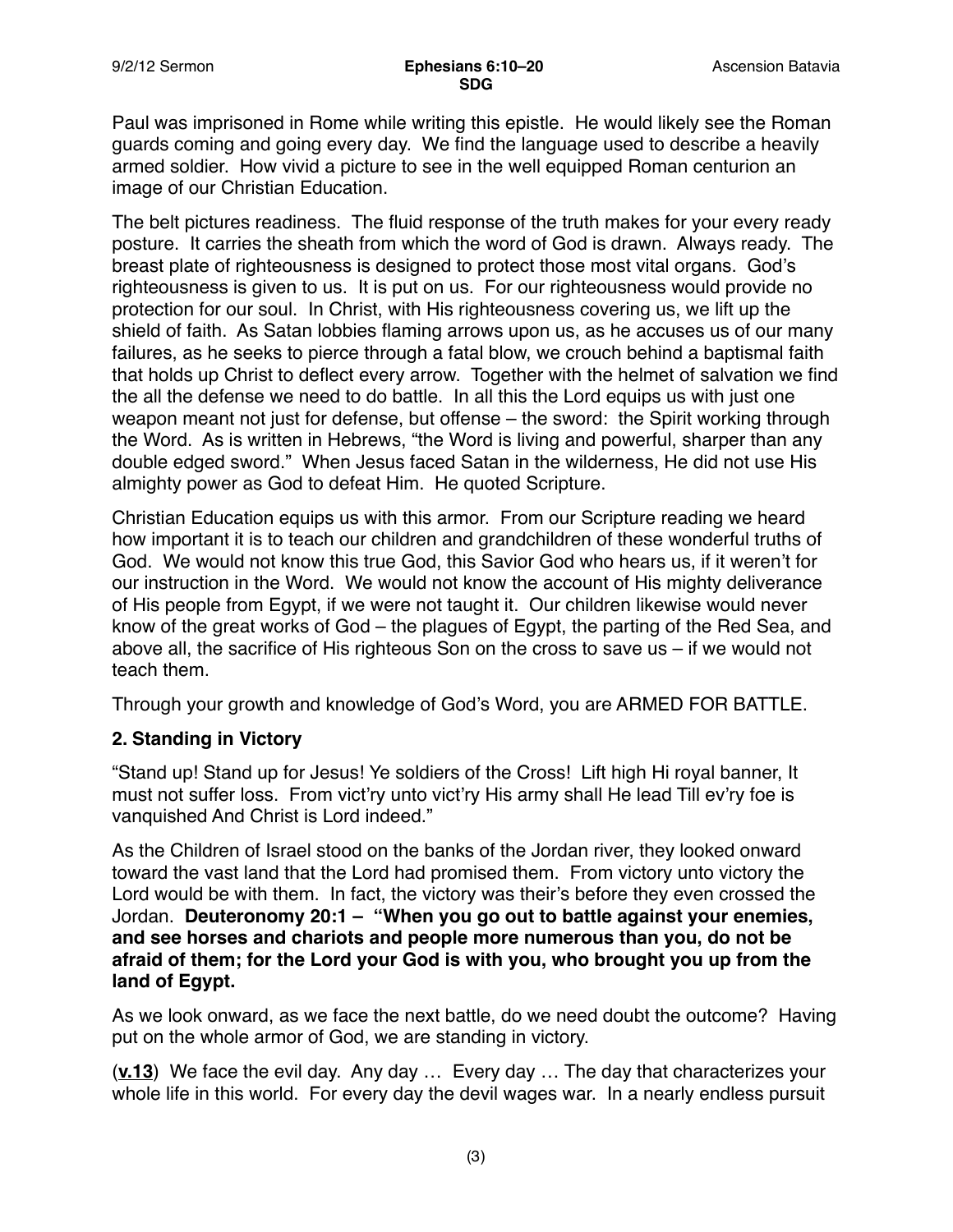for your soul, he will try countless different methods to pull you away from God. He knows your weaknesses. He knows the further he draws you away from God's Word, the more vulnerable you are. As Luther writes: "If you could see how many knives, darts, and arrows are every moment aimed at you, you would be glad to come to the Sacrament as often as possible" (LC V 82)

As we referred to before from Sun Tzu's Art of War: "if you know your enemies and know yourself, you will not be imperiled in a hundred battles." The devil surely knows you. And he knows himself. One of the great temptations Jesus faced in the wilderness was when Satan offered to give Him all the kingdoms of the world if He would just bow down before him.

The "evil day" we face might not show appear quite so evil. Perhaps it is when things are going well, when Satan offers you the kingdoms of this world on a platter, that we are most vulnerable. Notice v.11, you stand against the wiles, that is the schemes of the devil.

Know yourself. Know where your weaknesses lie. Know that we do fall. We sin daily – in weakness, in pride. This is why the victory cannot rest in our hands. The battle must be given over to the mighty hands of the Lord. "Having done all" is to put on Christ. Christ has overcome Satan in the wilderness for you. He is our the source of our faithstrengthened shield. It is to gather around God's Word and Sacrament regularly – to receive the armor of God that He gives in His word. To grow in your Christian Education that your shield of faith be strengthened. We stand behind Christ. We wear the breastplate of His righteousness.

### **Deuteronomy 20:1 – "When you go out to battle against your enemies, … do not be afraid of them; for the Lord your God is with you.**

The preservice devotion on page 2 of your service folder is Psalm 91. As you read this Psalm you might wonder – how can it say that "no evil shall befall you, Nor shall any plague come near your dwelling? For instance, how can it be said to someone dying of cancer or that loses a teenager in a car crash – no evil shall befall you?

Notice, no evil shall befall you – 91:9 "because You have made the the Most High, your dwelling place. As v.1 begins this Psalm "He who dwells in the secret place of the Most High …" The place where we dwell is the secret place of God – His Word. By faith we go to a place where nothing can touch us – no evil can harm us. In the secret place of the Most High is where we find Christ. As we gather together in this fellowship, as we enter into God's holy place in the hearing of His word, we find a shelter where nothing – no evil, no plague can touch us. So the Psalm rightly describes the spiritual nature of the battle we wage. the true enemies not of flesh and blood, nor is the danger physical – sickness or tribulation: **91:2** "The Lord is my fortress" … **91:3** "from the snare of the fowler" … **91:4** "His truth, your shield" … No evil shall befall you, nor shall any plague come near your dwelling."

… "And take they our life, Goods, fame, child, and wife, Let these all be gone, They yet have nothing won; The Kingdom ours remaineth."